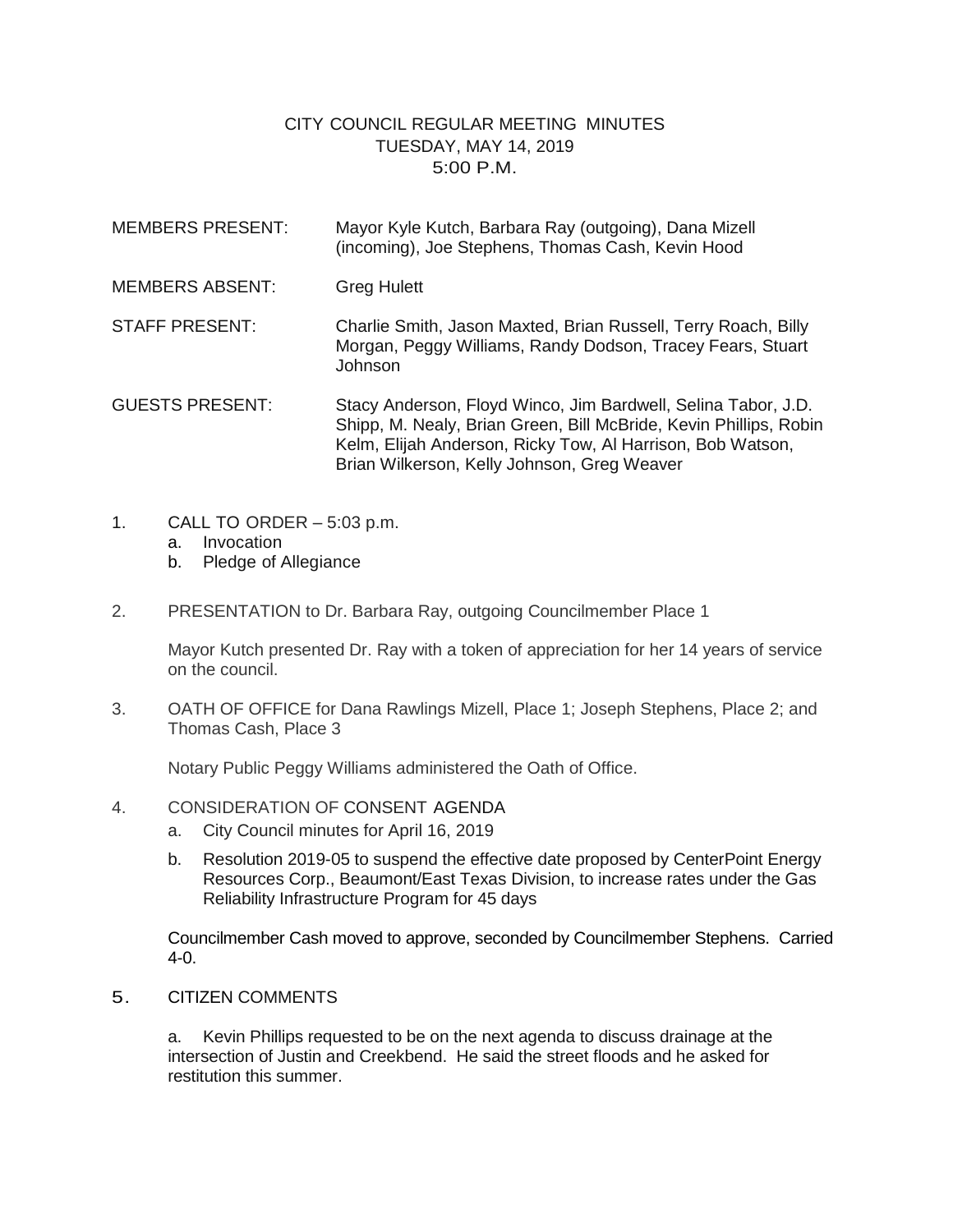b. Greg Weaver spoke regarding a home inspection that failed due to plumbing, fire alarm issues and other petty things.

c. J.D. Shipp, Mayor of Gladewater, along with Mayor Pro-tem Elijah Anderson, City Manager Ricky Tow and Inspector Al Harrison expressed appreciation to the City of White Oak for their assistance with the police department during a time when they were shortstaffed.

6. CONSIDERATION of authorizing City Administrator to proceed with obtaining information regarding possible Sabine River pump station

City Administrator Charlie Smith stated our primary water source is Big Sandy Creek. We have experienced several line breaks in the past along that 15-mile stretch of pipeline and it costs about \$5,000 to repair each break. Our back-up water supply comes from the City of Longview. With the assistance of SPI Engineer Jeremy Buechter, he asked for authorization to explore the possibility of obtaining water from the Sabine River. He said it will not change the way our water is treated and there is no cost to investigate.

Councilmember Stephens moved to authorize, seconded by Councilmember Cash. Carried 4-0.

7. CONSIDERATION of local road assessment and repairs and funding for same

City Administrator Charlie Smith said he has asked SPI Engineer Jeremy Buechter to do a road assessment. He has come up with a prioritized list of 25 streets for an estimated cost of \$6.5 million. He said we have used Gregg County for some street work in the past, but we are at their mercy regarding time frame. Mr. Smith asked for authorization to move forward with cost estimates and funding options. He said he would like citizens to vote on it.

Councilmember Cash moved to authorize, seconded by Councilmember Hood. Carried 4-0.

8. CONSIDERATION of funding for White Oak Community Library

WOEDCO has funded the library for the past 3-4 years. WOEDCO has been very active in offering incentives and only has about \$260,000. The city is better able to support the library especially since we no longer have to pay \$90,000 per year for ambulance service.

Councilmember Hood moved for the city to take over funding for the library, seconded by Councilmember Mizell. Carried 4-0.

9. CONSIDERATION of variance to Sign Ordinance Section 70-153(k) by request of Shaun Baker for signs located at 101 W. U.S. Hwy 80

City Administrator Smith said he talked to TxDOT and found that Mr. Baker's permits are valid, but they do not supersede our ordinance. City Attorney Blake Armstrong also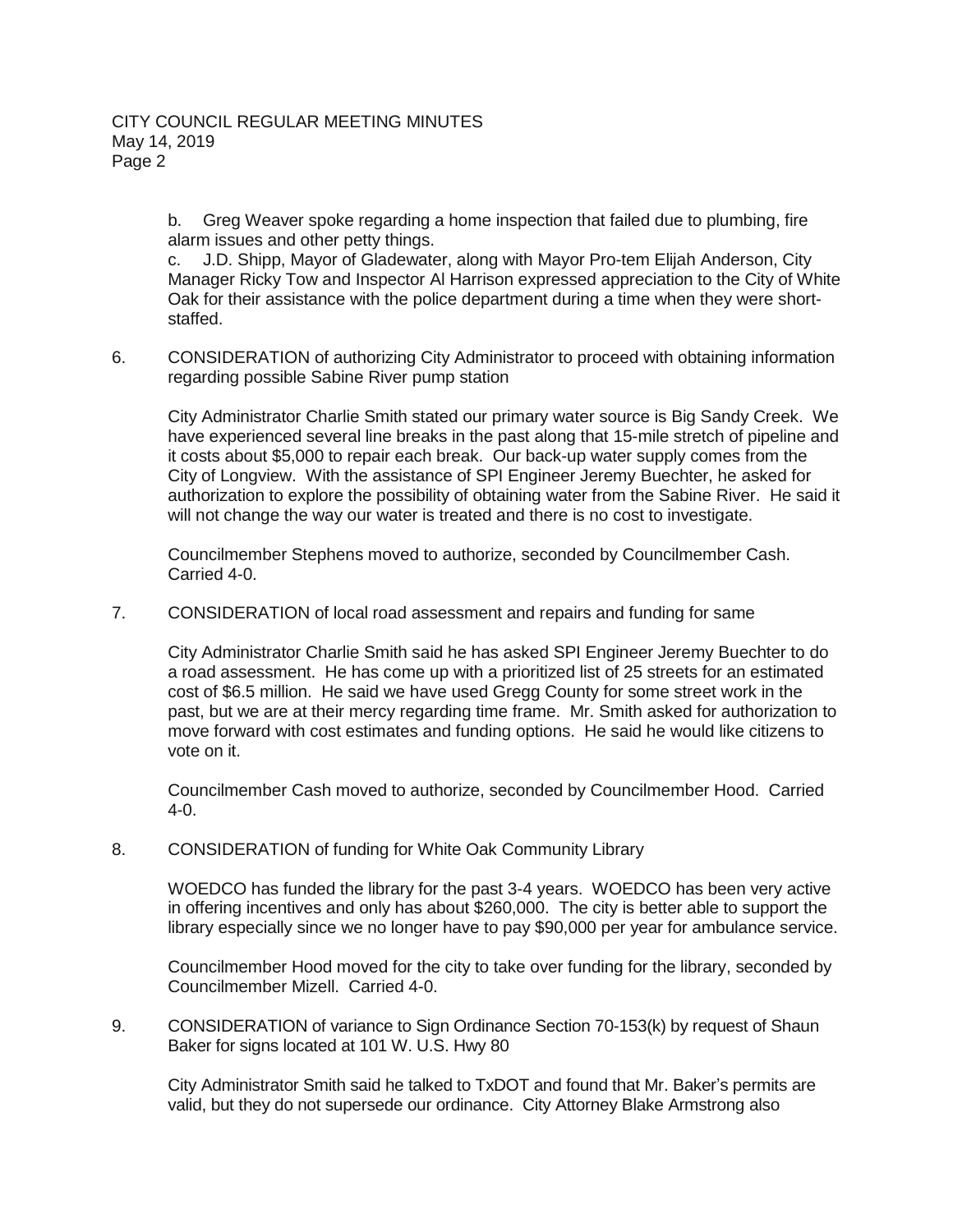rendered an opinion that Mr. Baker's signs do not meet the billboard standards and are in violation of our sign ordinance.

Shaun Baker expressed disagreement with the attorney's opinion and argued that he was receiving unfair treatment and has been singled out.

Mayor Kutch stated the previous decision was to vote down the variance request, then subsequently he was allowed to keep the signs up until the contracts ran out. He said we have our attorney's opinion to go by. No action taken. Previous decision stands.

10. CONSIDERATION of Resolution 2019-06 authorizing WOEDCO to enter into an economic development performance agreement with White Oak Radiator Service, Inc.

Councilmember Stephens moved to approve, seconded by Councilmember Cash. Carried 4-0.

11. CONSIDERATION of Resolution 2019-07 authorizing WOEDCO to enter into an economic development performance agreement with Coffee-ology

Councilmember Cash moved to approve, seconded by Councilmember Stephens. Carried 4-0.

- 12. EXECUTIVE SESSION pursuant to Government Code §551.074 for the following;
	- a) hiring a full-time Fire Chief
	- b) future Building Inspector position

The council recessed into executive session at 6:10 p.m.

- 13. RECONVENE into open session and take any action necessary regarding
	- a) hiring a full-time Fire Chief
	- b) future Building Inspector position

The council reconvened into open session at 6:46 p.m. and took the following action; a) Councilmember Stephens moved to hire a full-time fire chief, seconded by Councilmember Mizell. Carried 4-0.

b) Councilmember Hood moved to authorize City Administrator Smith to investigate future building inspector options. Motion seconded by Councilmember Cash. Carried 4-0.

- 14. CITY COORDINATOR REPORT
	- a. Update on capital improvement projects

1. Hwy 80 lift station pumps – Public Works Director Tracey Fears will talk with SPI Engineers to make sure the quotes we received are comparable.

b. Administrative updates

1. The White Oak Lions Club donated \$1,686 for dog park fencing and Anytime Fitness also donated some black fencing. We will be able to fence off a small and a large dog park area.